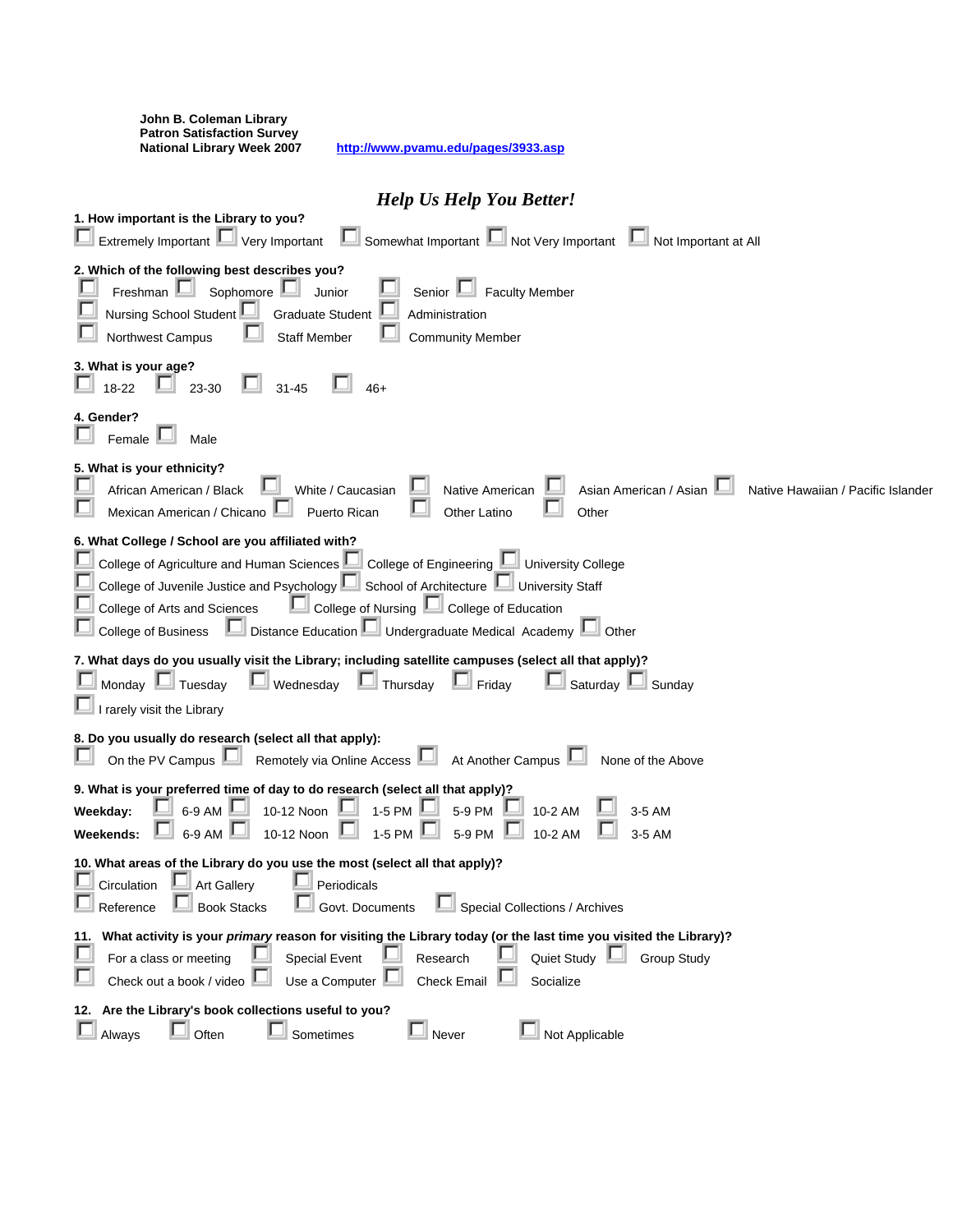| Always                                                                                                                                                                                                          | Often      | 13. Are the Library's print journal collections useful to you?<br>Sometimes                            | Never              | Not Applicable                                                                                                                         |  |  |
|-----------------------------------------------------------------------------------------------------------------------------------------------------------------------------------------------------------------|------------|--------------------------------------------------------------------------------------------------------|--------------------|----------------------------------------------------------------------------------------------------------------------------------------|--|--|
| Always                                                                                                                                                                                                          | Often      | 14. Are the Library's audiovisual collections useful to you?<br>Sometimes                              | Never              | Not Applicable                                                                                                                         |  |  |
| Always                                                                                                                                                                                                          | Often      | Sometimes                                                                                              | Never              | 15. Does the Library have sufficient full text electronic resources to meet your research needs?<br>Not Applicable                     |  |  |
| Always                                                                                                                                                                                                          | L<br>Often | 16. Is the information that you need easy to find in the Library?<br>Sometimes                         | $\mathbb{L}$ Never | Not Applicable                                                                                                                         |  |  |
|                                                                                                                                                                                                                 |            |                                                                                                        |                    |                                                                                                                                        |  |  |
| 17. Where do you request assistance from when you cannot find the information you need (select all that apply)?<br>L<br>Reference Desk Information Desk<br>Circulation<br>Periodicals<br>Other / Does Not Apply |            |                                                                                                        |                    |                                                                                                                                        |  |  |
| Always                                                                                                                                                                                                          | ш<br>Often | 18. Can you find a quiet study area in the Library if you need one?<br>Sometimes                       | Never              | Not Applicable                                                                                                                         |  |  |
| Always                                                                                                                                                                                                          | Often      | Sometimes                                                                                              | Never              | 19. Are the Library's electronic resources (including access from home for Distance Education) easy to find and use?<br>Not Applicable |  |  |
| Always                                                                                                                                                                                                          | Often      | 20. Are you satisfied with the Reference hours, staff and resources?<br>Sometimes                      | Never              | Not Applicable                                                                                                                         |  |  |
| Always                                                                                                                                                                                                          | Often      | 21. Are you satisfied with the Circulation staff and resources?<br>Sometimes                           | Never              | Not Applicable                                                                                                                         |  |  |
| Always                                                                                                                                                                                                          | Often      | 22. Are you satisfied with the Reserves hours, staff and resources?<br>Sometimes                       | Never              | Not Applicable                                                                                                                         |  |  |
| Always                                                                                                                                                                                                          | Often      | 23. Are you satisfied with the Government Documents hours, staff and resources?<br>Sometimes           | Never              | Not Applicable                                                                                                                         |  |  |
| Always                                                                                                                                                                                                          | Often      | 24. Are you satisfied with the Special Collections / Archives hours, staff and resources?<br>Sometimes | Never              | Not Applicable                                                                                                                         |  |  |
| Always                                                                                                                                                                                                          | Often      | 25. Are you satisfied with the Information Desk hours, staff and resources?<br>Sometimes               | Never              | Not Applicable                                                                                                                         |  |  |
| Always                                                                                                                                                                                                          | Often      | 26. Are you satisfied with the Library Administration hours, staff and resources?<br>Sometimes         | Never              | Not Applicable                                                                                                                         |  |  |
| Always                                                                                                                                                                                                          | Often      | 27. Are you satisfied with the Fourth Floor Exhibit Space hours, staff and resources?<br>Sometimes     | Never              | Not Applicable                                                                                                                         |  |  |
| 28. Are you satisfied with the computers in the Library?                                                                                                                                                        |            |                                                                                                        |                    |                                                                                                                                        |  |  |
| Always                                                                                                                                                                                                          | Often      | Sometimes                                                                                              | Never              | Not Applicable                                                                                                                         |  |  |
| 29. Are you satisfied with the Periodicals hours, staff and resources?                                                                                                                                          |            |                                                                                                        |                    |                                                                                                                                        |  |  |
| Always                                                                                                                                                                                                          | Often      | Sometimes                                                                                              | Never              | Not Applicable                                                                                                                         |  |  |